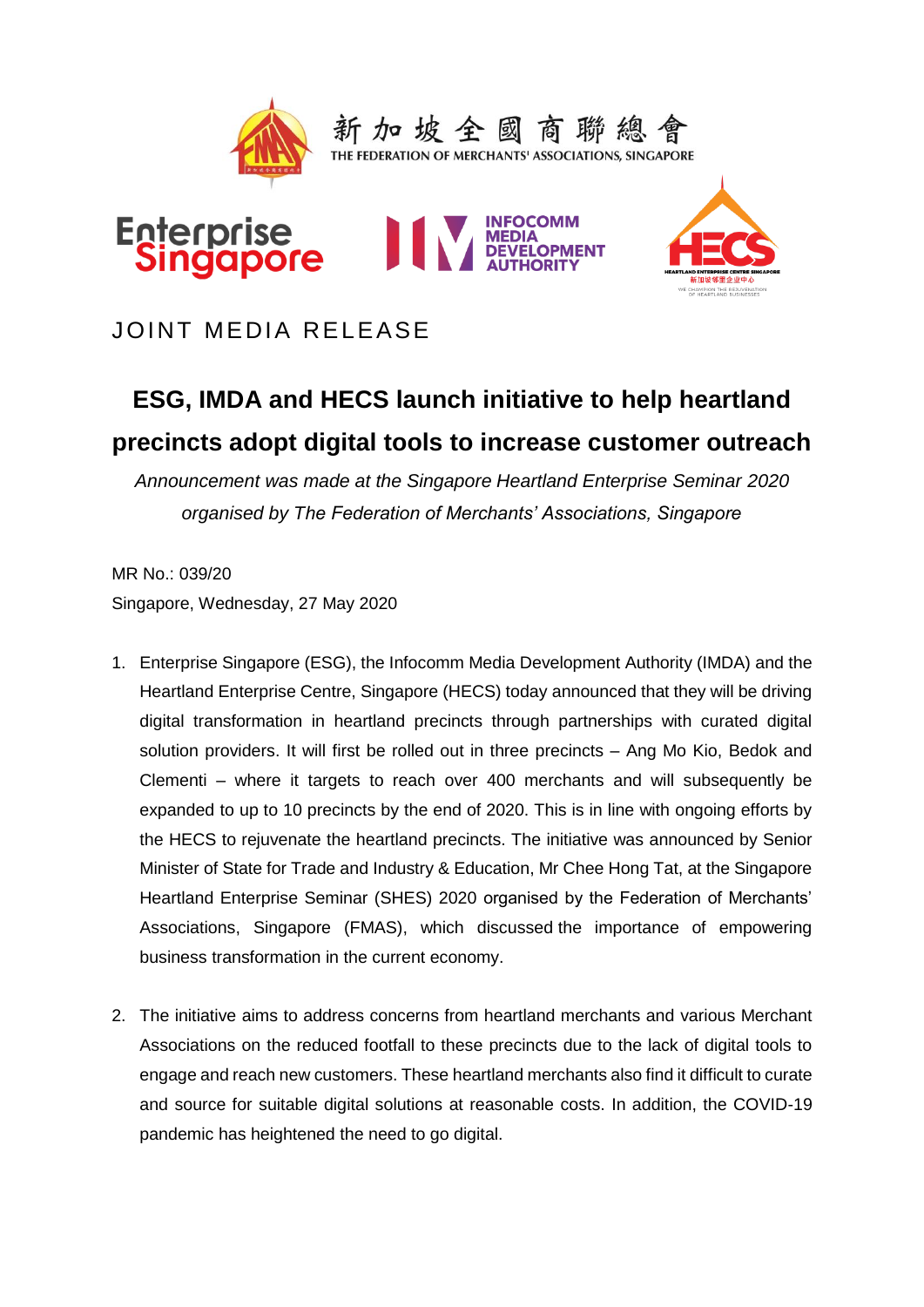- 3. Through this initiative, merchants located in the three precincts will be able to work closely and receive guidance from ConnectUpz, DEI and Fave to implement a range of ready-touse digital solutions such as loyalty programmes and payment methods. They can also on-board online sales channels that are suited to their needs, depending on their current stage of digitalisation. These three solution providers were appointed following a call-forcollaboration that was launched in February 2020 by ESG, HECS and IMDA (Refer to Annex for the list of solutions available).
- 4. Mr Yeo Hiang Meng, President of FMAS and Managing Director of HECS said, "We are encouraging and strongly urge the heartland retailers as well as the F&B joints to work with the government to adapt, learn and move towards digitalisation, greater adoption of technology to improve work flow and e-payment platforms to grow their business further for the long term."
- 5. Mrs Kee Ai Nah, Executive Director, Lifestyle & Consumer Cluster of Enterprise Singapore and Co-Chair of the HECS Steering Committee said, "The time is ripe for our heartland merchants to digitalise and bring customers back to the precincts. While the solution providers are able to offer their tools, today's entrepreneurs must embrace the notion of partnership with fellow merchants to explore opportunities for cross-promotion and precinct-wide loyalty programmes. We believe such collaborative efforts will be the way forward to sustain and grow our heartland enterprises."
- 6. Ms Jane Lim, Assistant Chief Executive, Sectoral Transformation Group, IMDA said, "COVID-19 has presented many challenges especially for the Food Services and Retail sectors. To help businesses, particularly traditional businesses, we worked with the industry to make digital tools and resources available to help them adapt to the changing environments and consumer trends. We are glad to collaborate with industry partners to support our SMEs to go digital and adapt to the new normal."
- 7. Merchants of the three precincts who are keen to sign up for the initiative can do so through HECS' website. HECS business advisors, together with the three partners, will provide 1 on-1 consultation with merchants to advise on the products suitable for them and costs involved.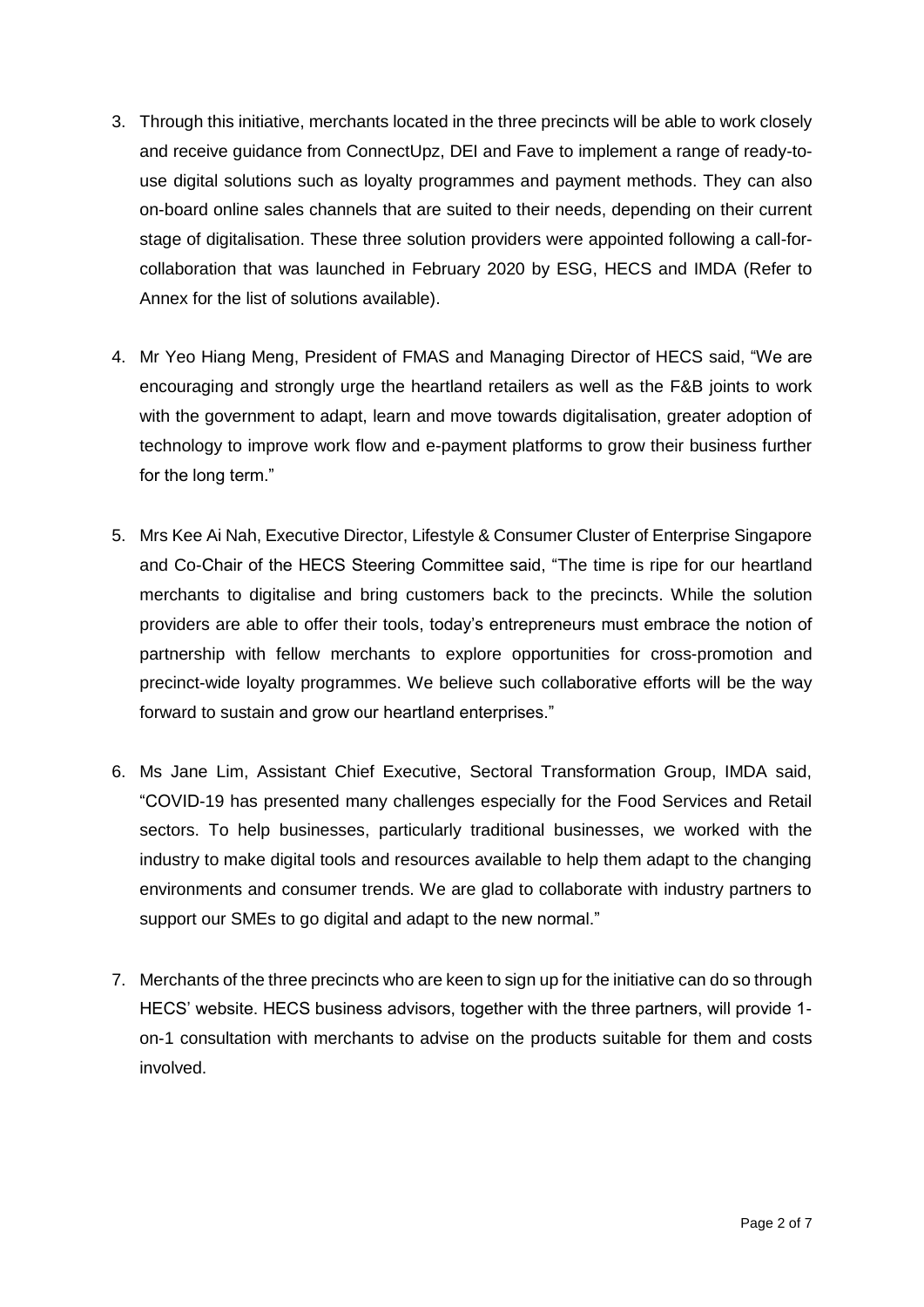# **Singapore Heartland Enterprise Seminar**

- 8. Organised by FMAS, with the support of ESG, Housing and Development Board (HDB), IMDA and the National Environment Agency (NEA), SHES 2020 is into its fifth year. It is a platform for heartland retailers to share success stories, exchange ideas and business opportunities, and leverage on practical business ideas such as transforming from traditional business methods into new business ideas and methodology with the help of technology. This year, SHES, which took on a new format of a webinar, explored the theme "Empowering to embrace the new norm and transform amidst a bleeding economy".
- 9. Aside from SHES, FMAS also organises the Singapore Heartland Enterprise Star Award (SHESA) to recognise the efforts that have been achieved in three aspects, namely, new perspective on the heartland landscapes; innovation and technologies to enhance the heartland businesses; and attracting young entrepreneurs to start businesses in the heartlands.
- 10. To drive digital transformation of heartland merchants, FMAS set up the HECS in 2019 to engage merchants on the ground. Most recently, the HECS team hosted a series of webinars to equip merchants with the skillsets to kick-start their digital journey.

**Annex A**: List of solutions available for the initiative to drive digital transformation in heartland precincts

-End-

For media enquiries, please contact:

(Ms) Mabel Wong Corporate Communications Manager The Federation of Merchants' Associations, **Singapore** Mobile: 9101 4309 E: [mabel.wong@fmas.org.sg](mailto:mabel.wong@fmas.org.sg)

(Ms) Cassandra Wong Business Partner Corporate Communications Enterprise Singapore M: (65) 9129 8490 E[:Cassandra\\_Wong@enterprisesg.gov.sg](mailto:Cassandra_Wong@enterprisesg.gov.sg) (Ms) Jacqueline Cai Assistant Manager Communications and Marketing IMDA DID: (65) 6751 2766 E: [Jacqueline\\_Cai@imda.gov.sg](mailto:Jacqueline_Cai@imda.gov.sg)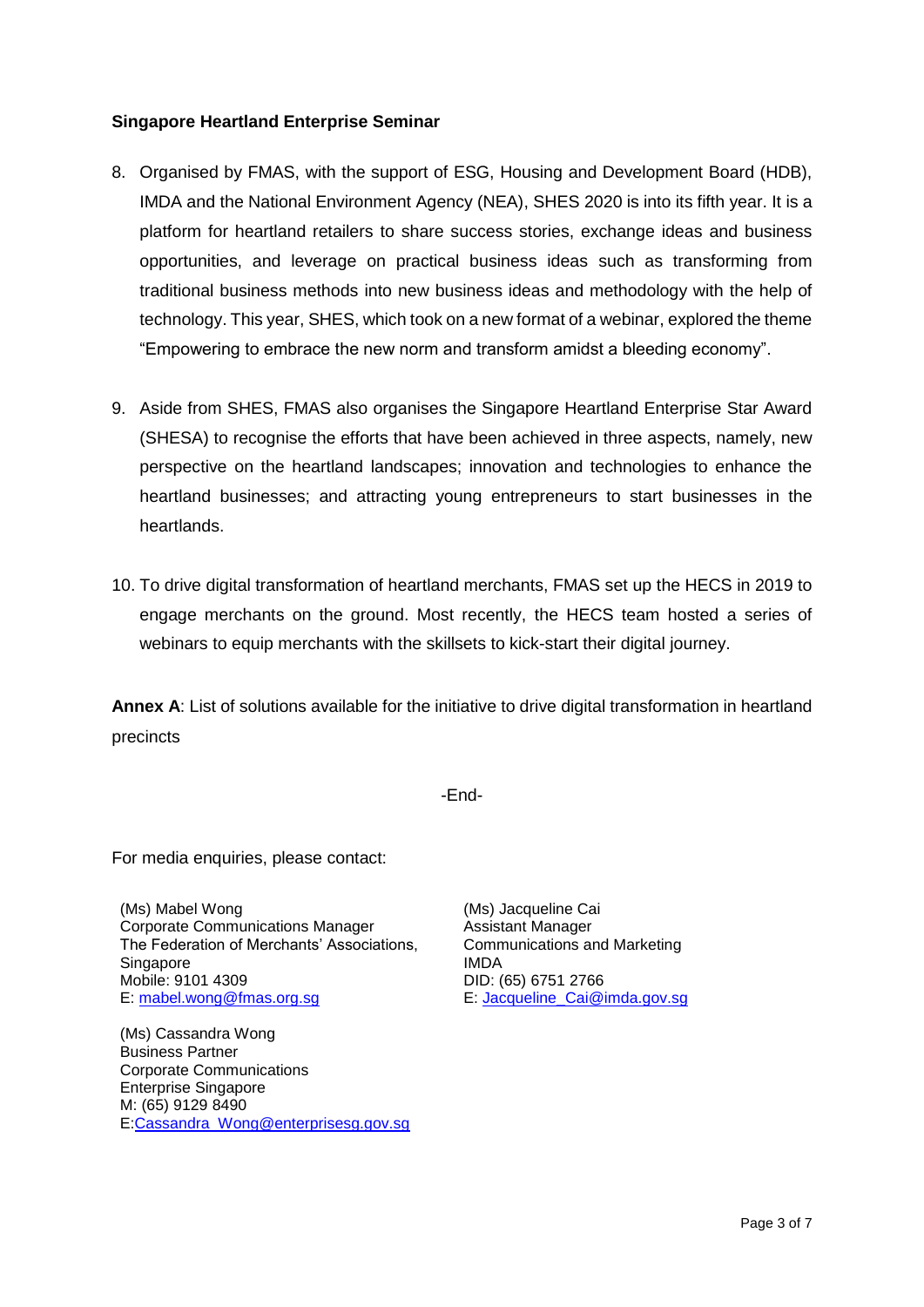# **About The Federation of Merchants' Associations, Singapore**

The Federation of Merchants' Association Singapore (FMAS) was established in 1985 as a non-profit organisation to represent interest of merchants operating in the Housing and Development Board (HDB) neighbourhood and town centres, as well as stallholders operating in the National Environmental Agency (NEA) hawker centres and markets.

## **About Heartland Enterprise Centre Singapore (HECS)**

Set up in March 2019, the Heartland Enterprise Centre Singapore (HECS) is a dedicated centre to champion the rejuvenation of heartland town centres and businesses. HECS works closely with merchant associations to tailor their enterprise transformation efforts, workforce upgrading programmes and place-making activities. In addition to supporting merchant associations, the centre provides business advisory services and also conduct upgrading programmes for heartland merchants.

HECS is a wholly-owned subsidiary of The Federation of Merchants' Associations, Singapore (FMAS) and supported by Enterprise Singapore. Our three key pillars of work are business transformation, workforce upgrading and placemaking. Participating Merchants' Associations include Ang Mo Kio Constituency Merchants' Association, Singapore Bedok Town Merchants' Association and Chong Pang City Merchants' & Hawkers' Association.

For more news and information, visit *[www.hecs.com.sg](http://www.hecs.com.sg/)* or follow HECS on Facebook *Heartland Enterprise Centre*

## **About Enterprise Singapore**

Enterprise Singapore (ESG) is the government agency championing enterprise development. We work with committed companies to build capabilities, innovate and internationalise.

We also support the growth of Singapore as a hub for global trading and startups, and build trust in Singapore's products and services through quality and standards.

Visit [www.enterprisesg.gov.sg](http://www.enterprisesg.gov.sg/) for more information.

### **About the Infocomm Media Development Authority (IMDA)**

The Infocomm Media Development Authority (IMDA) leads Singapore's digital transformation with infocomm media. To do this, IMDA will develop a dynamic digital economy and a cohesive digital society, driven by an exceptional infocomm media (ICM) ecosystem – by developing talent, strengthening business capabilities, and enhancing Singapore's ICM infrastructure. IMDA also regulates the telecommunications and media sectors to safeguard consumer interests while fostering a pro-business environment, and enhances Singapore's data protection regime through the Personal Data Protection Commission.

For more news and information, visit [www.imda.gov.sg](http://www.imda.gov.sg/) or follow IMDA on Facebook IMDAsg and Twitter @IMDAsg.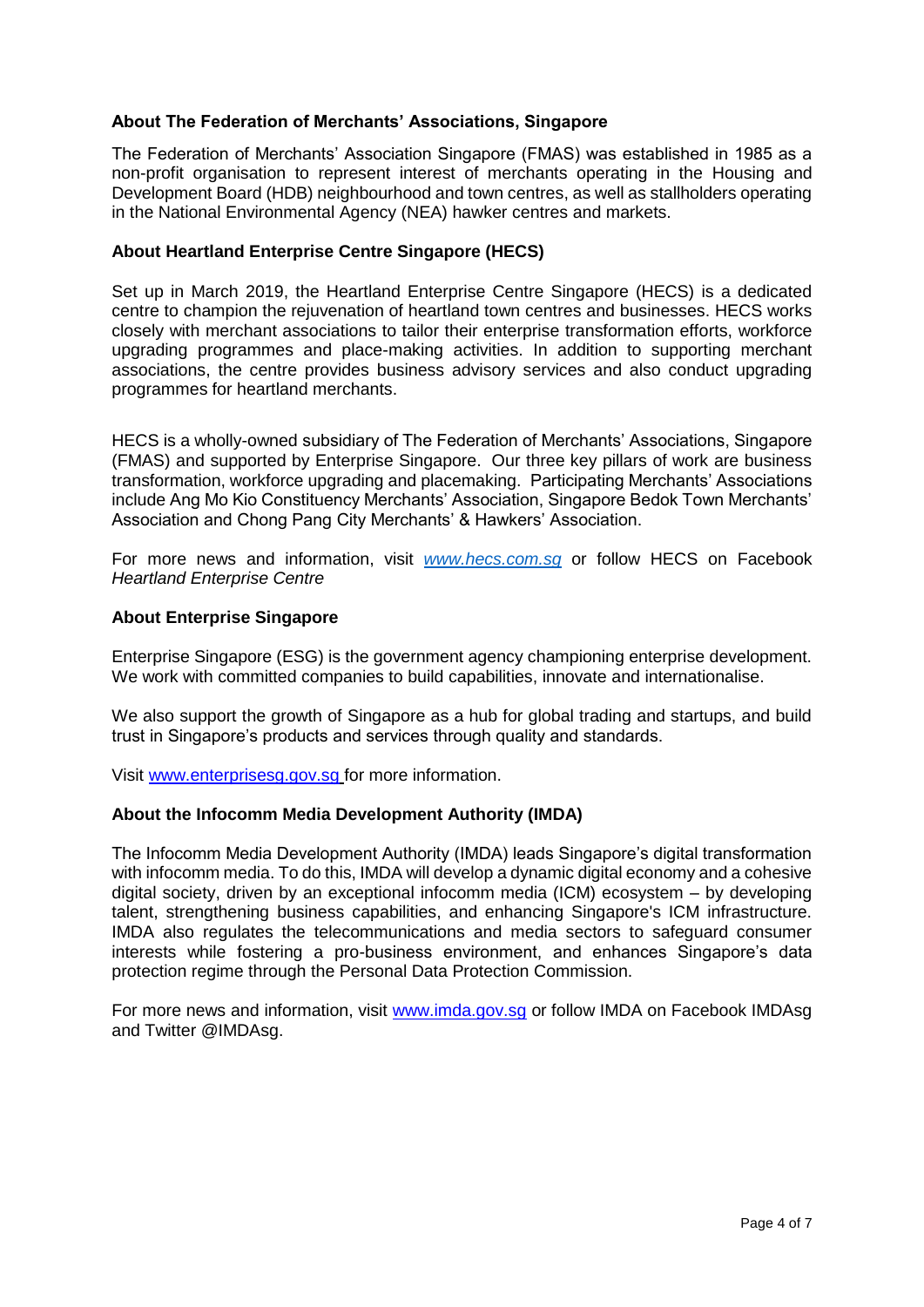# **ANNEX A**

# **List of solutions available**

| <b>Solution Partners</b> | <b>Brief Overview</b>                                                                                                                                                                                                                                                                                                                                                                                                                                                                                                                                                                                                                                     |
|--------------------------|-----------------------------------------------------------------------------------------------------------------------------------------------------------------------------------------------------------------------------------------------------------------------------------------------------------------------------------------------------------------------------------------------------------------------------------------------------------------------------------------------------------------------------------------------------------------------------------------------------------------------------------------------------------|
| <b>ConnectUpz</b>        | <b>Solution type: Loyalty Platform</b>                                                                                                                                                                                                                                                                                                                                                                                                                                                                                                                                                                                                                    |
|                          | For on-boarded merchants:<br>• Promote their business in a geo-fenced mobile app<br>• Capture and store their customer database<br>• Customise their loyalty rewards program<br>Send promotions to their followers<br>$\bullet$<br>• Create a website landing page.<br>Fees:<br>• Based on one-time subscription fee<br>Discounts available for heartland enterprises<br>For more information on the product offerings, please contact:                                                                                                                                                                                                                   |
|                          | Vijay Kumar, vijay@connectupz.com                                                                                                                                                                                                                                                                                                                                                                                                                                                                                                                                                                                                                         |
| Dei                      | <b>Solution Type:</b> E-commerce Platform and Provider Payment (Integrated payment partners)                                                                                                                                                                                                                                                                                                                                                                                                                                                                                                                                                              |
|                          | For on-boarded merchants:<br>• Each merchant will have their own online store with their top-selling products onboarded for them<br>Merchant Information Console (a dashboard) to get detailed reports on their inventory, customers and<br>sales<br>• Built-in SEO implementation which increases merchant and listing visibility on search engines<br>Listing of products across multiple e-commerce platforms like Shopee, Qoo10 and Amazon, as well as on<br>third party applications such as i+Living and FWapp<br>Enrol into a precinct-wide loyalty programme. Incentivising customers to purchase from Dei merchants<br>(both online and offline) |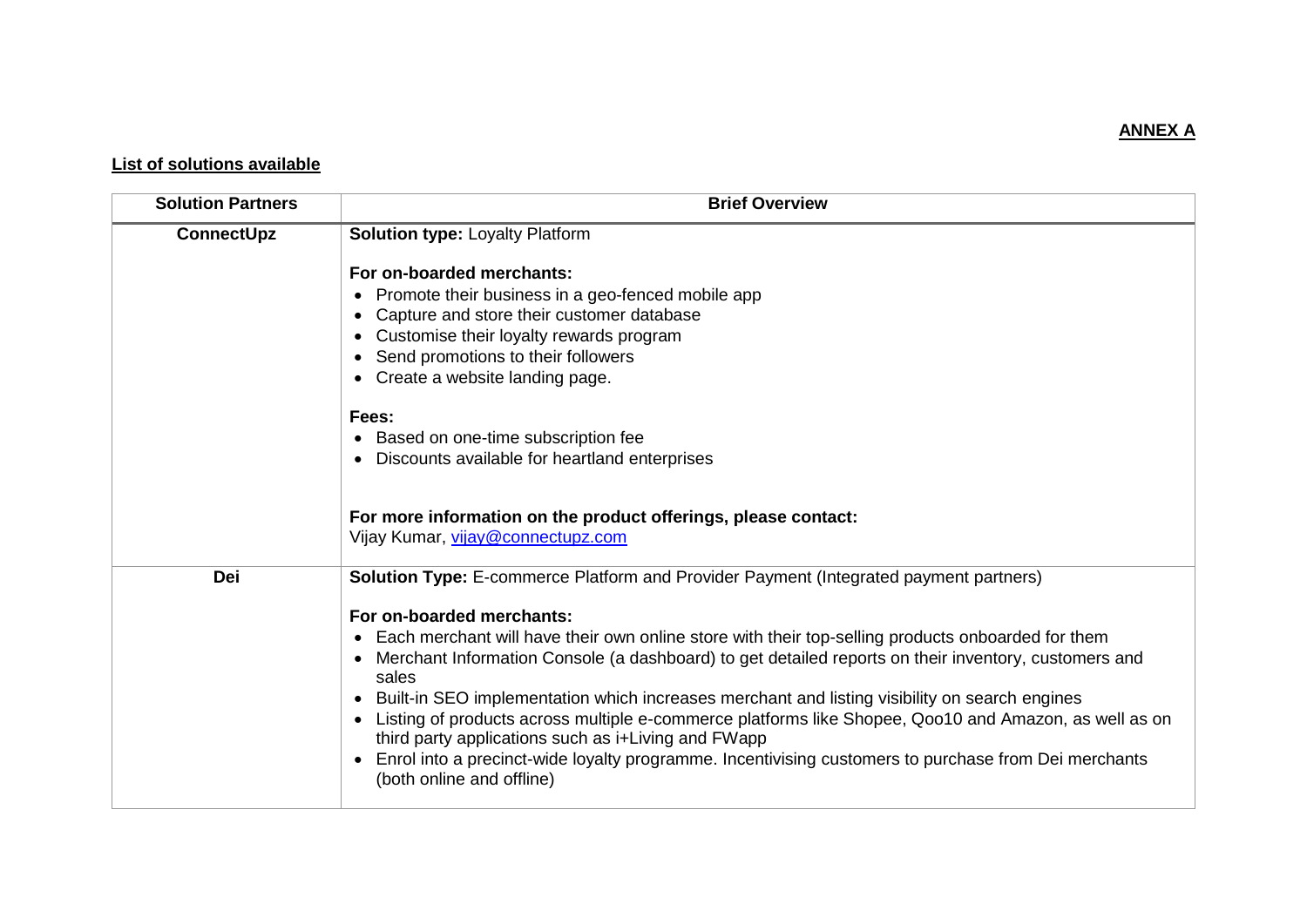|             | Fees:                                                                                                      |
|-------------|------------------------------------------------------------------------------------------------------------|
|             | • Based on commission and rates dependent on merchant category                                             |
|             | Discounts available for heartland enterprises                                                              |
|             |                                                                                                            |
|             | For more information on the product offerings, please contact:                                             |
|             | · Sudhan Raj, sudhan@dei.com.sg                                                                            |
|             | · Jay Varman, jayvarman@dei.com.sg                                                                         |
|             |                                                                                                            |
| <b>Fave</b> | <b>Solution Type: E-Commerce Platform and Payment Provider</b>                                             |
|             |                                                                                                            |
|             | For on-boarded merchants:                                                                                  |
|             | • Unified acceptance of low cost cashless mobile payments. Flat lower rate for all SMEs to accept Visa,    |
|             | MasterCard, AMEX, GrabPay, Alipay                                                                          |
|             | Digital loyalty program for each merchant replacing physical stamp cards, membership cards, gift cards     |
|             | (eCards) and having one platform to administrate all which increases repeat customer rate up to 70% and    |
|             | can be optimised for peak / non-peak hours                                                                 |
|             | Marketing with promotional digital vouchers that brings the physical business promotions online not only   |
|             | onto Fave platform but as well as integrated partner platforms such as Carousell, Lazada and more for      |
|             | bigger reach                                                                                               |
|             | Operational efficiency with digitised menus and table ordering service for merchants to reduce staff cost, |
|             | increase turnaround time                                                                                   |
|             | Pre-approved loans and access to hassle free financing through the partnering financial institutions       |
|             | Access to data insights about business performance, customer behaviour and trends with smart               |
|             | recommendations to further improve and grow business                                                       |
|             |                                                                                                            |
|             | Fees:                                                                                                      |
|             | • Based on commission and rates dependent on merchant category                                             |
|             | Discounts available for heartland enterprises                                                              |
|             |                                                                                                            |
|             | For more information on the product offerings, please contact:                                             |
|             | • Laura Chong, laura.chong@myfave.com                                                                      |
|             | Quelyn Koh, quelyn@myfave.com                                                                              |
|             |                                                                                                            |